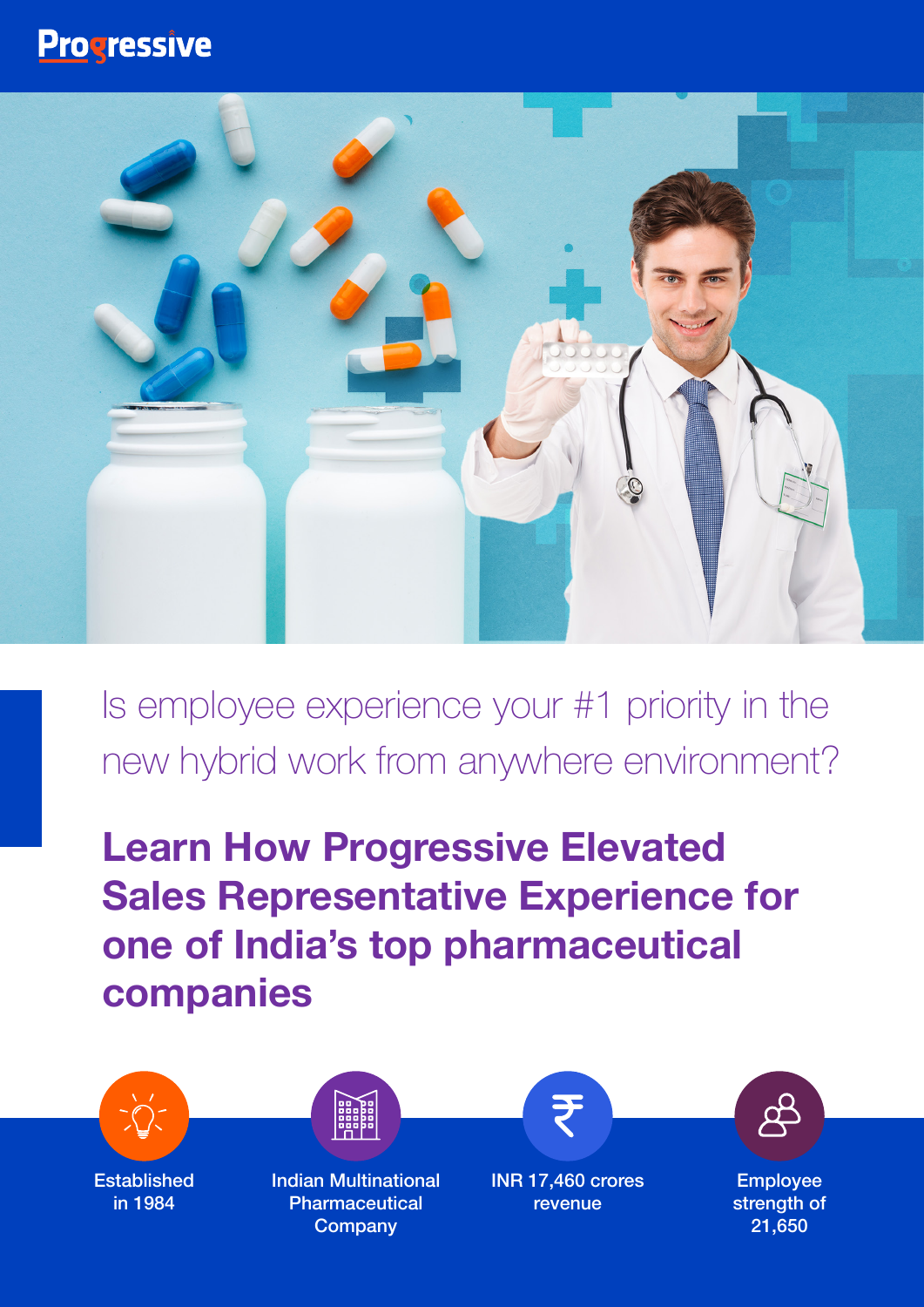| <b>Enterprise</b><br><b>Challenges</b>                         | Our<br><b>Solutions</b>                                                                                                                                                                      | <b>Business</b><br><b>Impact</b>                                                                                                                                                 |
|----------------------------------------------------------------|----------------------------------------------------------------------------------------------------------------------------------------------------------------------------------------------|----------------------------------------------------------------------------------------------------------------------------------------------------------------------------------|
| <b>First Call</b><br><b>Resolution</b>                         | Simplifying complex IVR menus<br>Eliminating long hold times<br>Making information accessible<br>Enabling better agent turnover                                                              | FCR improved from<br>34% to 77%<br>irrespective of any<br>dependencies.                                                                                                          |
| <b>Poor CSAT</b><br>(Customer<br><b>Satisfaction</b><br>Score) | Enhancing the end-user digital<br>experience by creating regular<br>tutorial, mailers & collaterals.<br>Advancement of IVR.<br>Motivating users to provide<br>feedback against every ticket. | CSAT improved from<br>50% to 75%                                                                                                                                                 |
| Aged                                                           | Identifying bottlenecks and<br>fixing them permanently.<br>Achieving quicker ticket<br>resolutions.                                                                                          | Reduced the aged<br>ticket (greater than 7<br>days) from $900$ to $0$                                                                                                            |
| <b>No Documentation</b><br>& Reporting                         | Providing technical documents<br>for processes, reporting and<br>operating procedures.<br>Governance dashboard for<br>quick reference and better<br>control on operations.                   | Improved visibility<br>of operations and the<br>deliverables                                                                                                                     |
| <b>Support</b><br><b>Unavailability</b>                        | Increasing availability for<br>every day.<br>Complete support for<br>issues also during the<br>weekend.                                                                                      | <b>Always On</b><br>Ease of access to a<br><b>Collaborative Service</b><br>Desk - BLISS - Business<br>level integrated support<br>services. Enhanced from<br>5 to 7 days a week. |